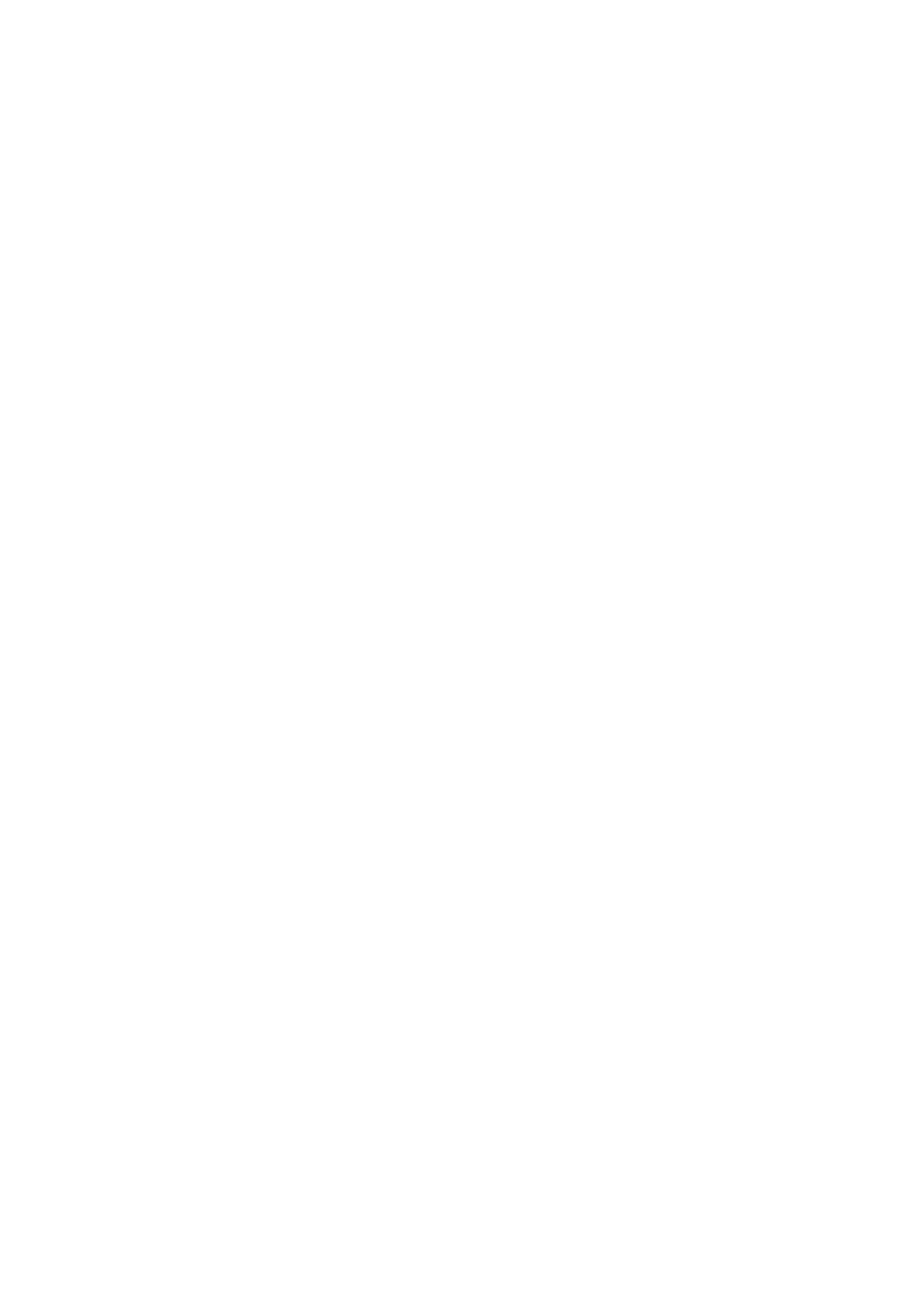### **Contents**

**1. What is it?**

#### **3. How does it work?**

If you require this document in an alternative format, such as large print, please email [is.skills@ed.ac.uk.](mailto:is.skills@ed.ac.uk)

Copyright © IS 2014

Permission is granted to any individual or institution to use, copy or redistribute this document whole or in part, so long as it is not sold for profit and provided that the above copyright notice and this permission notice appear in all copies.

Where any part of this document is included in another document, due acknowledgement is required.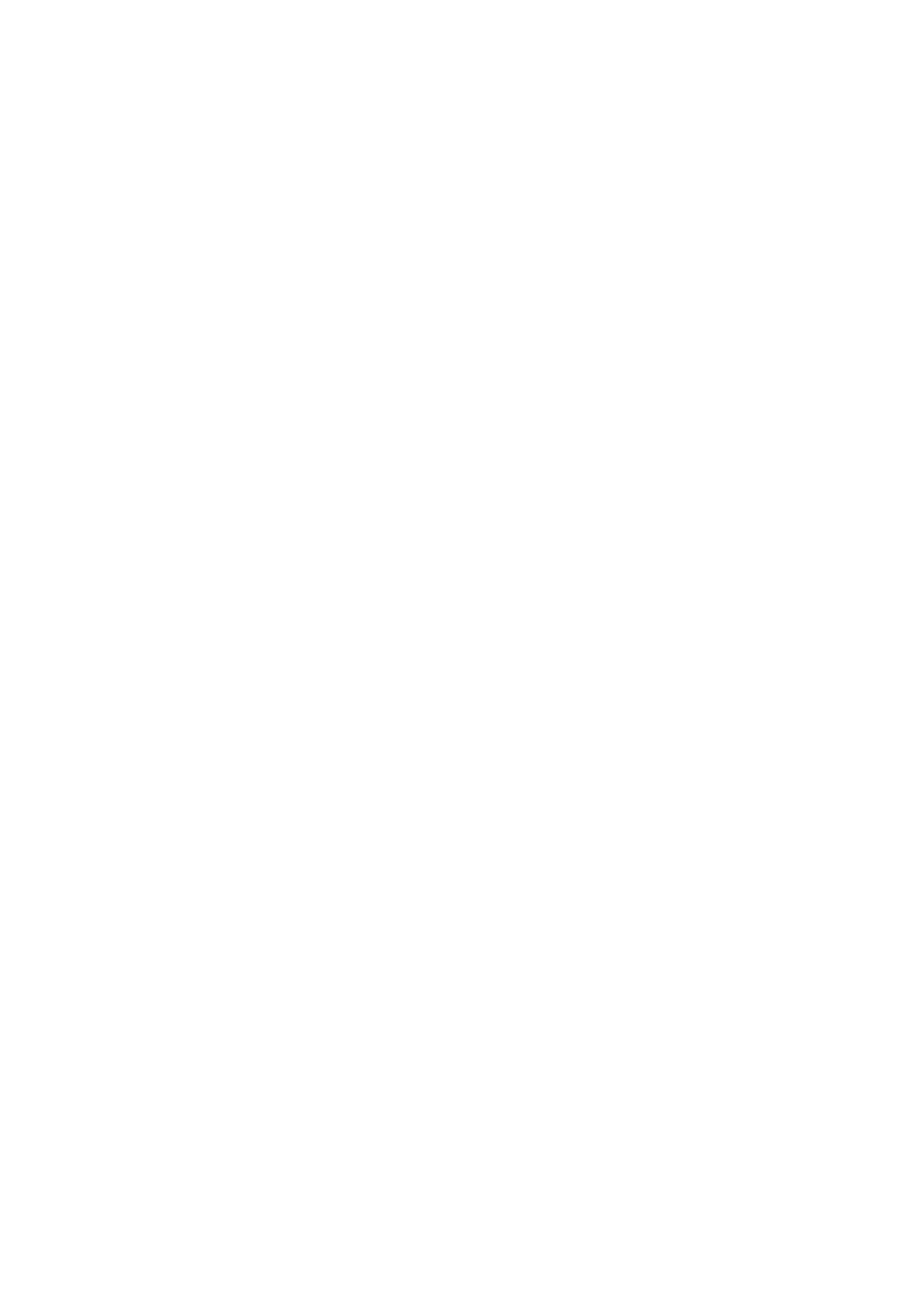### **1. What is it?**

FeedWordPress is an Atom/RSS aggregator for WordPress.

# **2. What does it do?**

It syndicates content from feeds that you choose into your WordPress blog, and the content it syndicates appears as a series of blog posts.

# **3. How does it work?**

Once the plugin is activated, a new 'Syndication' option should appear in your WordPress admin menu. This is used to syndicate feeds, set up configuration options, and determine how FeedWordPress will check for updates.

Select 'Syndication' from the admin sidebar menu on the left, then select 'Syndicated Sites':



### <span id="page-4-0"></span>Adding a feed

#### **Try this...**

1) Add a feed source through the 'New source' text box at the top right-hand side, then click on add:

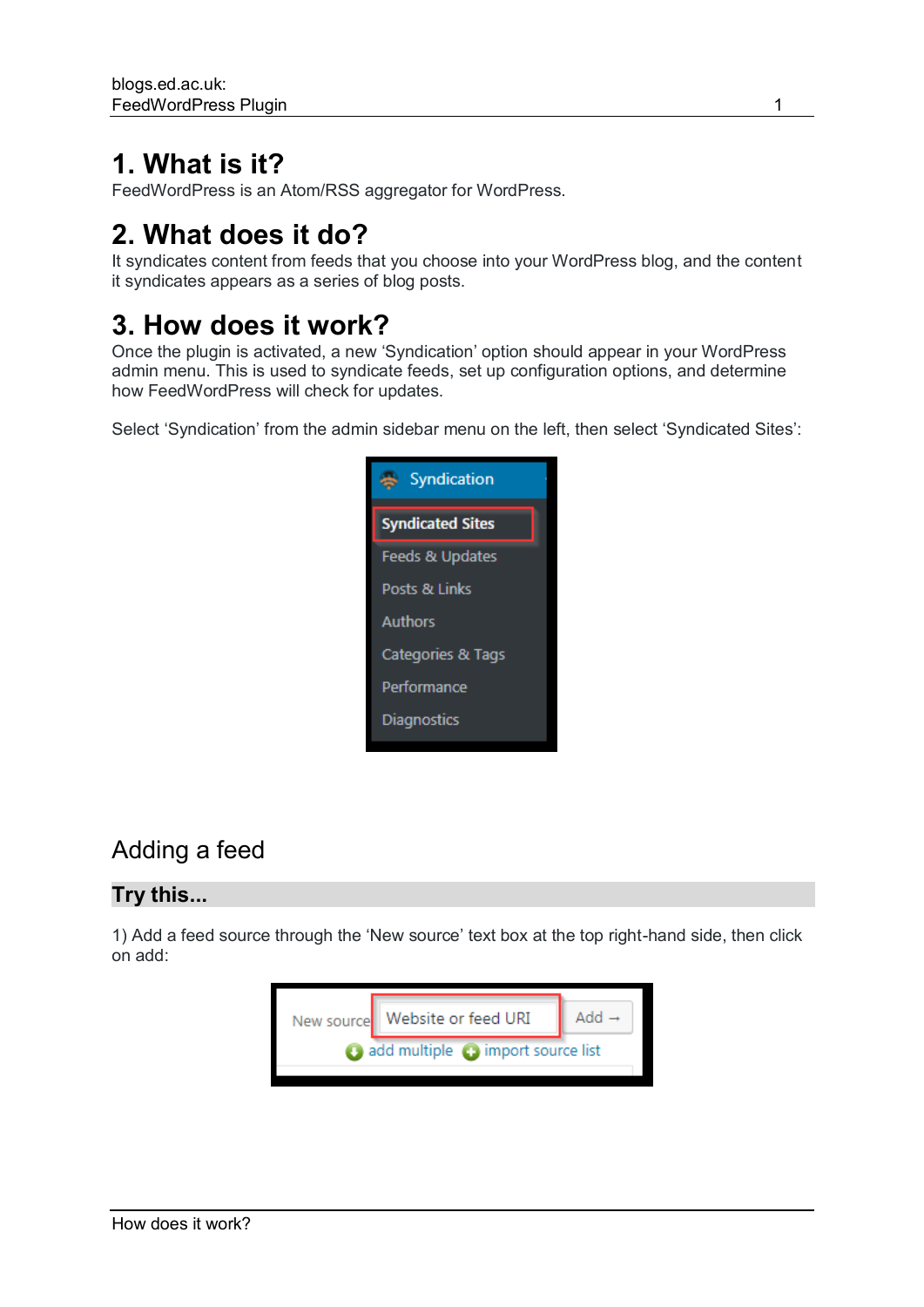The URL that you enter here can either be the main website URL, or a URL that points directly to the feed that you want to add. If you add a feed using a standard website URL the plugin will query the website to try and find the feed URL associated with it. If the plugin finds one or more available feeds, it will list these and provide a sample of the content. If the plugin fails, you will receive an error 'This XML document is invalid'.

The plugin is especially useful when wanting to syndicate various blogs.ed sites into one specific blog. Copy the main URL from a blogs.ed site and add the feed of your choice to your own blog.

Useful link on RSS feeds:<https://kb.wprssaggregator.com/article/55-how-to-find-an-rss-feed>

2) Once you have added your valid feed sources, make sure to edit the feed settings by navigating to the 'Feeds & Updates' link in the main menu before updating.



By default, all feeds are selected but you can change this and manage individual feeds from the drop-down menu at the top left-hand side.

| These settings affect posts syndicated from any feed unless they are overridden by settings for that specific feed. |  |  |
|---------------------------------------------------------------------------------------------------------------------|--|--|
|                                                                                                                     |  |  |
| <b>Syndicated Link category:</b>                                                                                    |  |  |
| 5: Contributors                                                                                                     |  |  |
| FeedWordPress will syndicate the links placed under this link category.                                             |  |  |
| <b>Link Names:</b><br>Update contributor titles automatically when the feed title changes<br>✓                      |  |  |
| <b>Short descriptions:</b><br>Update contributor descriptions automatically when the feed tagline changes<br>✓      |  |  |
| Homepages:<br>$\checkmark$ Update contributor homepages automatically when the feed link changes                    |  |  |
|                                                                                                                     |  |  |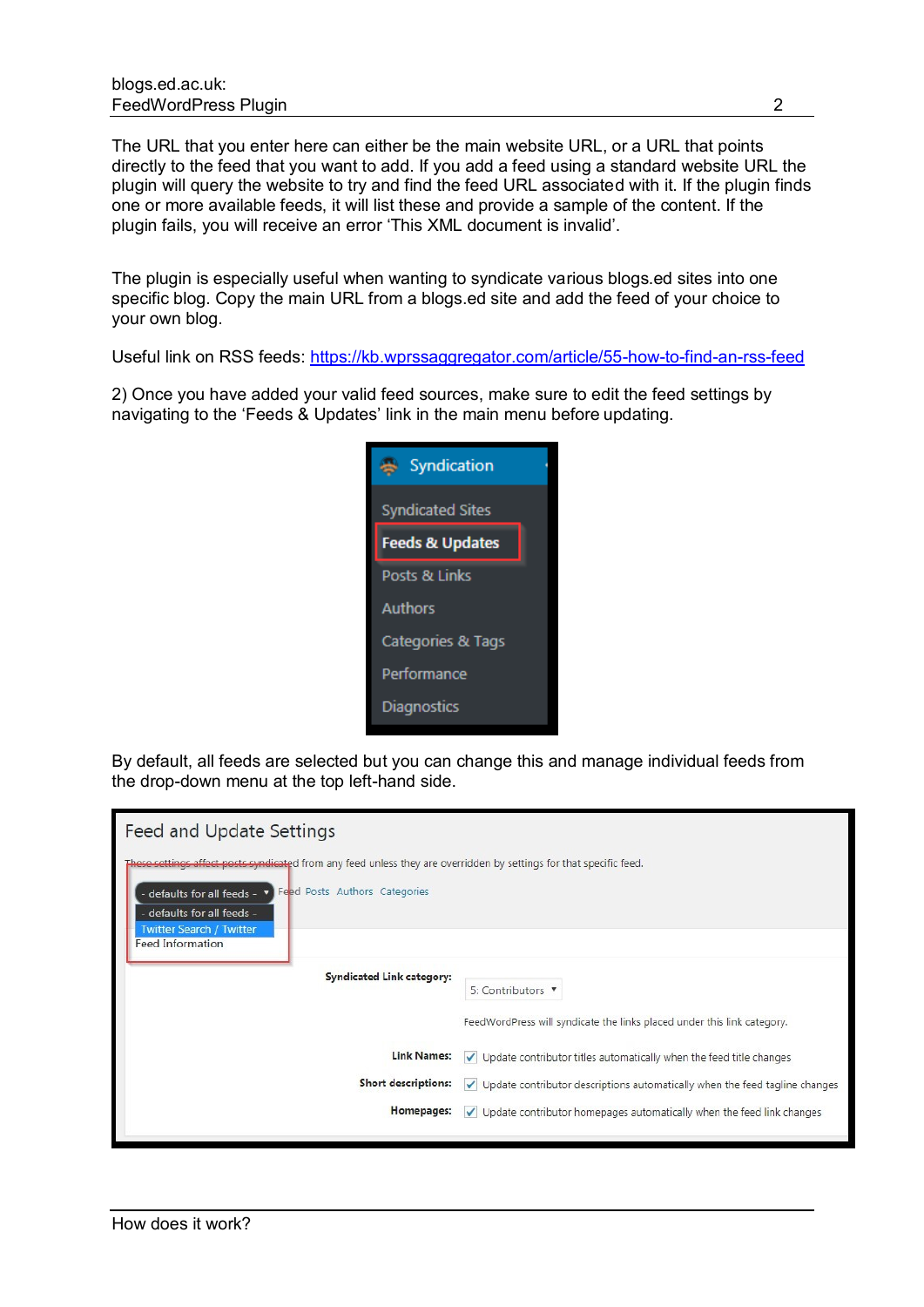The plugin will poll your feed URL(s) and check for content changes or updates at a specified interval of time (once every 60 minutes for example). You can manually change the time it takes for the plugin to poll each feed URL, but it is easier to let the plugin handle this automatically and keep the default settings shown below:

| <b>Updates:</b>           | automatically check for updates after pages load                                                                                                                                                   |  |  |  |
|---------------------------|----------------------------------------------------------------------------------------------------------------------------------------------------------------------------------------------------|--|--|--|
| <b>Update scheduling:</b> | How long should FeedWordPress wait between updates before it considers this feed I                                                                                                                 |  |  |  |
|                           | Wait 60<br>minutes between polling.                                                                                                                                                                |  |  |  |
|                           | Recommendation. Unless you are positive that you have the webmaster's permission,<br>minutes. Many webmasters consider more frequent automated polling to be abusive,<br>servers too hard.         |  |  |  |
|                           | Note. This is a default setting that FeedWordPress uses to schedule updates when the<br>information (through elements such as <rss:ttl> or <sy:updatefrequency>), I</sy:updatefrequency></rss:ttl> |  |  |  |
| <b>Minimum Interval:</b>  | Some feeds include standard elements that request a specific update schedule. If the<br>FeedWordPress will always respect their request to slow down. But what should it do                        |  |  |  |
|                           |                                                                                                                                                                                                    |  |  |  |
|                           | Speed up and accept the interval from the feed provider                                                                                                                                            |  |  |  |
|                           | Keep pace and use the longer scheduling from FeedWordPress                                                                                                                                         |  |  |  |

- **Updates**  set to 'check for updates after pages load'.
- **Update scheduling**  how long does the plugin wait to poll the URL to fetch new content. Default setting is '60 minutes' which we highly recommend to keep.
- Minimum interval some websites may deny requests to poll their website as a traffic management policy or IP restriction - 'Speed up and accept the interval from the feed provider' is recommended, but if you find feeds aren't coming through as expected you can always change this to 'Keep pace and use the longer scheduling'.
- **Time limit on updates**  set this to 'no time limit on updates'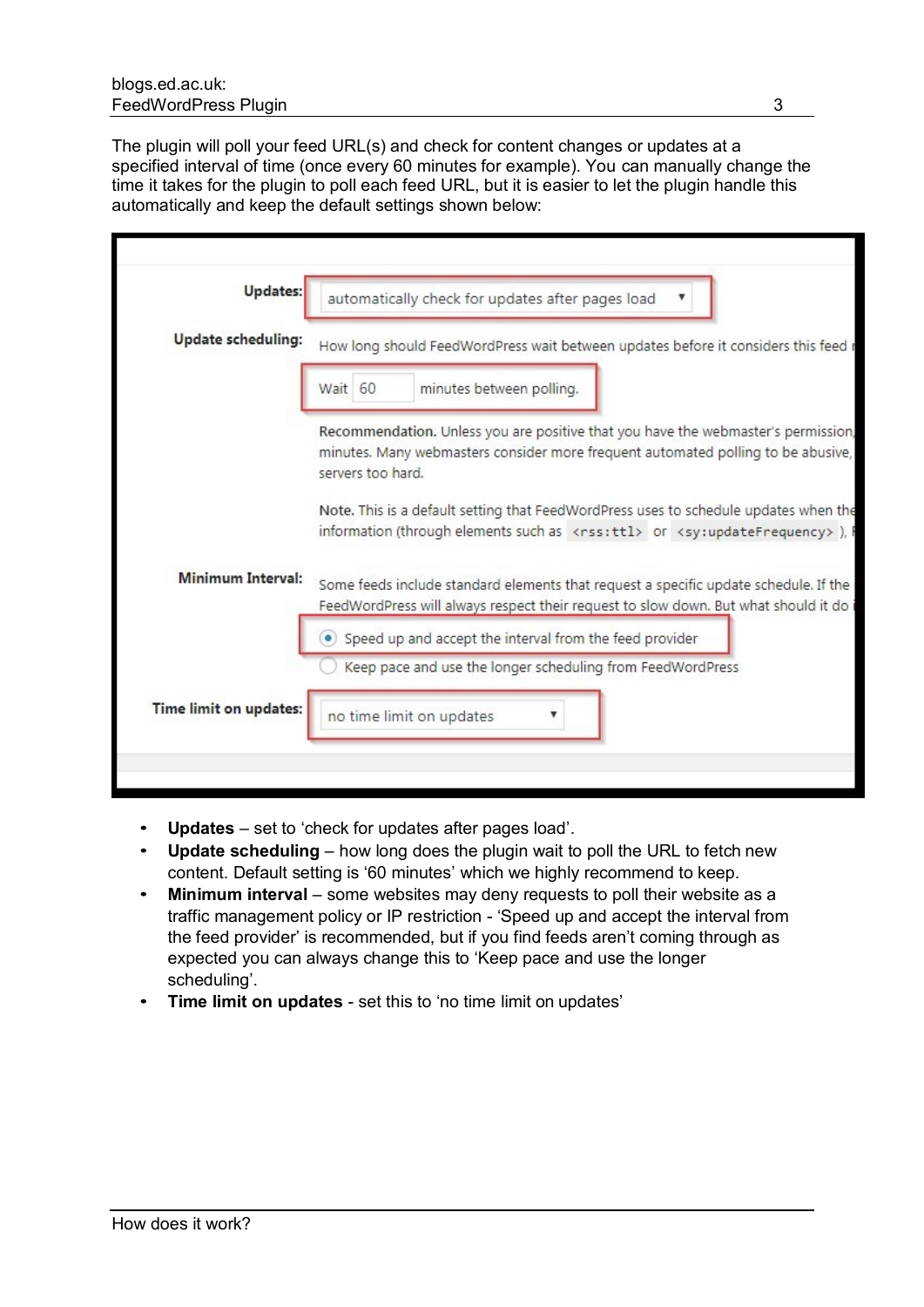### <span id="page-7-0"></span>Updated Posts

3) If a feed post is edited at the point of source (I.e. on the website you are polling the feed for), your corresponding blog post will be edited accordingly, meaning the original post is updated (and there are no duplicate posts).

| <b>Updated posts:</b> | When a syndicated feed includes updated content for a |
|-----------------------|-------------------------------------------------------|
|                       | Yes, update the syndicated copy to match              |
|                       | No, leave the syndicated copy unmodified              |

4) Leave the advanced settings as they are and click on 'Save Changes'.

5) Return to the 'Syndicated Sites' page. You can now click on 'Update' to update your blog from the syndicated sources – this will now add individual blog posts from the external website and add these as posts to your own. From this point on you can now choose what happens to these blog posts. For example, do you want the blog posts published immediately or do you want to save them as drafts, so they can be reviewed?

| Update feeds now                                           |
|------------------------------------------------------------|
| Check currently scheduled feeds for new and updated posts. |
| Update                                                     |

\*The plugin may take a while during the first update as it checks all feeds for new content. This content will then be imported into your WordPress site. Once it has completed, you are given a summary overview of the completed update process.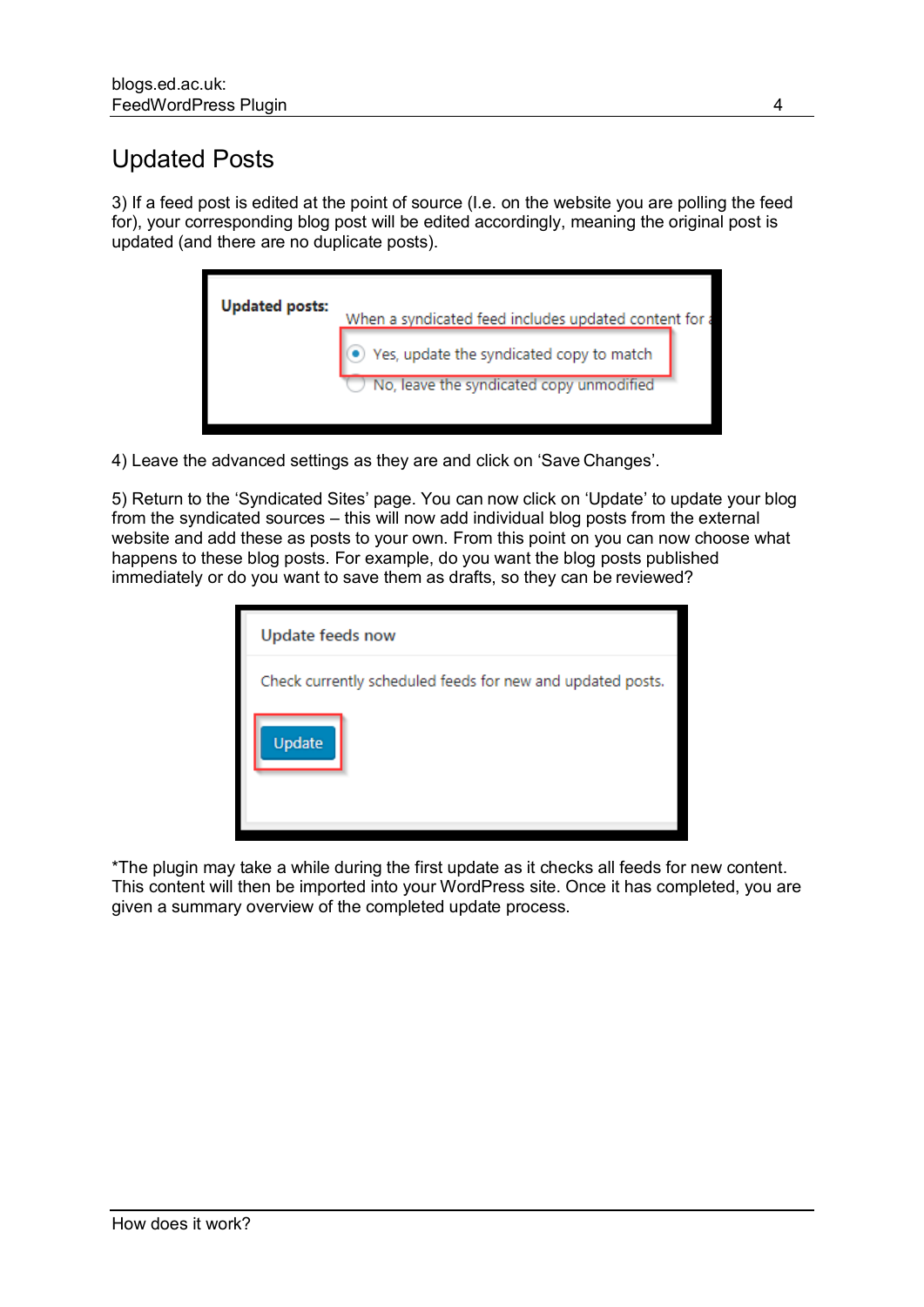### Posts & Links

6) These settings affect the posts that are added to your WordPress site by controlling how posts are published and how to handle duplicate posts, permalinks and formatting. From the main menu select Posts & Links:



### <span id="page-8-0"></span>New Posts

When the polling process finds valid content, your WordPress site needs to know how to handle the new blog posts:

| <b>Syndicated Posts</b> |                                                                                                                                                                            |  |
|-------------------------|----------------------------------------------------------------------------------------------------------------------------------------------------------------------------|--|
| New posts:              | . Publish syndicated posts immediately<br>Hold syndicated posts for review; mark as Pending<br>Save syndicated posts as drafts<br>Save syndicated posts as private posts   |  |
| <b>Updated posts:</b>   | When a syndicated feed includes updated content for a post that was already syndicated, should the syndicated copy of the post be<br>updated to match the revised version? |  |
|                         | ● Yes, update the syndicated copy to match<br>No, leave the syndicated copy unmodified                                                                                     |  |

- Publish syndicated posts immediately posts are published and are live on your site
- Hold syndicated posts for review posts are created but not published and marked as 'Pending' for user review.
	- Save syndicated posts as draft posts are created as a draft and are not published
	- Save syndicated posts as private posts only you can view the posts
	- Updated Posts how does the system update a post that was already published - to avoid post duplication you can set this to 'Yes' and the plugin will update the original post to reflect the changes and no additional posts will be created.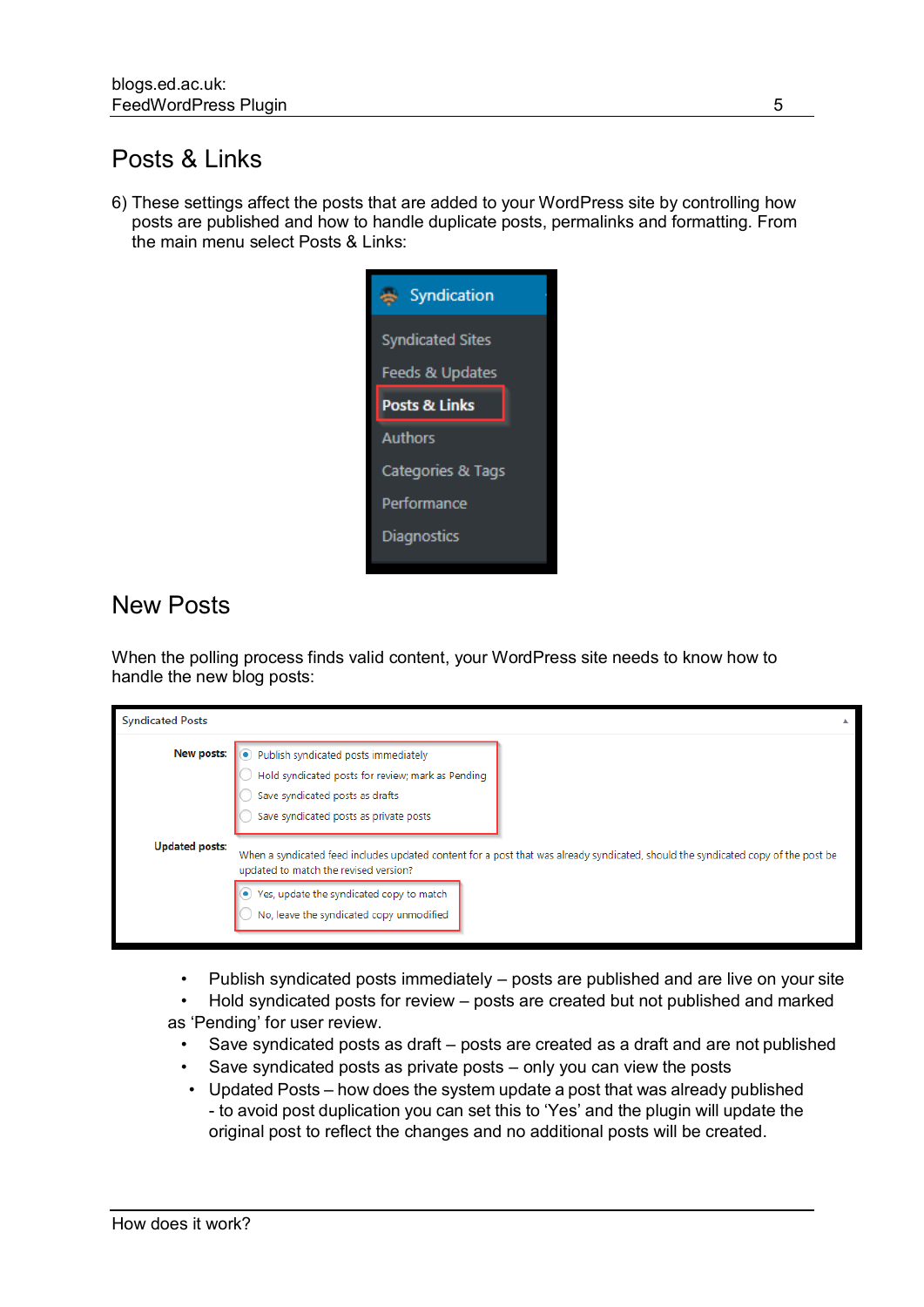#### <span id="page-9-0"></span>Links

Control how clicking the title of the blog post (on the public-facing side) acts:

| Links                        |                                                                                                                                                                                                                                                                            |
|------------------------------|----------------------------------------------------------------------------------------------------------------------------------------------------------------------------------------------------------------------------------------------------------------------------|
|                              | <b>Permalinks point to:</b> $\bigcirc$ The copy on the original website<br>$\bigcirc$ The local copy on this website                                                                                                                                                       |
| Posts from aggregator feeds: | Give the aggregator itself as the source of posts from an aggregator feed.<br>● Give the original source of the post as the source, not the aggregator.<br>Some feeds (for example, those produced by FeedWordPress) aggregate content from several different sources, and |
|                              | will give as the source of posts from such an aggregator feed.                                                                                                                                                                                                             |

- Permalinks (in the post title) can either link to the original post on the feed source URL (I.e. 'The copy on the original website'), or the alternative 'Local copy on this website' (the copy that your blog has created).
- Posts from aggregated feeds can be authored by the plugin (FeedWordpress) or the original source of the post. If you're syndicating content that other people produce, it's good practice to give credit to the original author/source. See the next section on Authors.

### <span id="page-9-1"></span>Authors

When the plugin posts a blog post to your website, it requires an author to do so. The plugin solves this by creating authors for you, for every syndicated feed that you use.

Click on Authors:



Make sure that 'Unmatched Authors' is set to 'will have a new author account created for them', and that Matching Authors has a tick (enable syndicated authors to use their email address) so that automatic content authors are created by the plugin.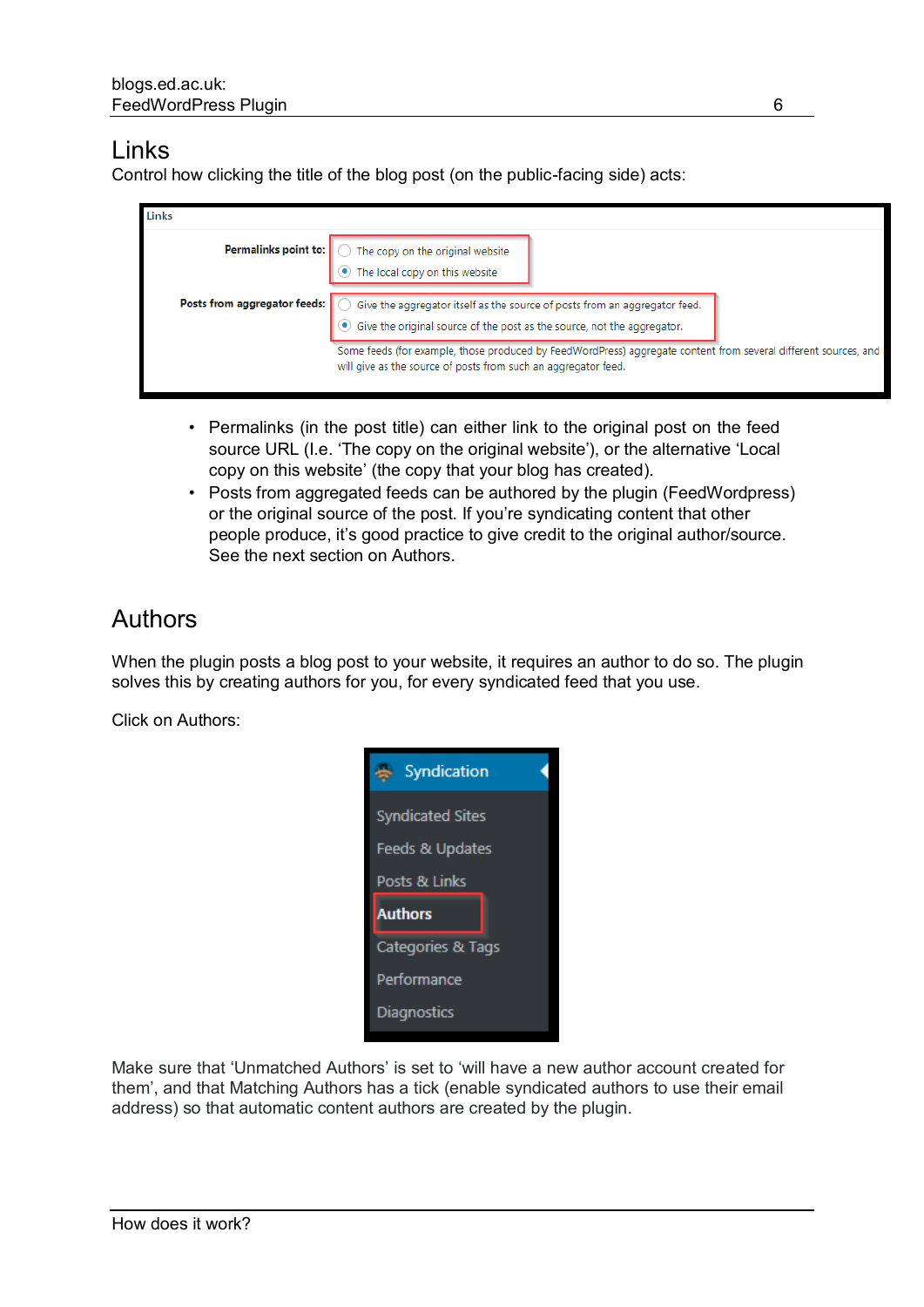#### blogs.ed.ac.uk: FeedWordPress Plugin 7



### Categories & Tags



The plugin can attempt to categorise posts that are added to your blog. As a default setting, posts that the plugin create are assigned the 'Uncategorised' category. Whilst this may seem OK, you may find over time that posts can become difficult to find, unmanageable and hard to maintain – and like any modern blog, taxonomies are a great way of grouping and regulating your content.

The categories and tags setup are particularly useful if you are polling another WordPress website for feeds – they will obviously share the same category, tag and format characteristics that can be matched (I.e. you're feeding *from* a WordPress site *into* another WordPress site).

The default settings for Categories & Tags should work best for your site (shown below), but the following options are available: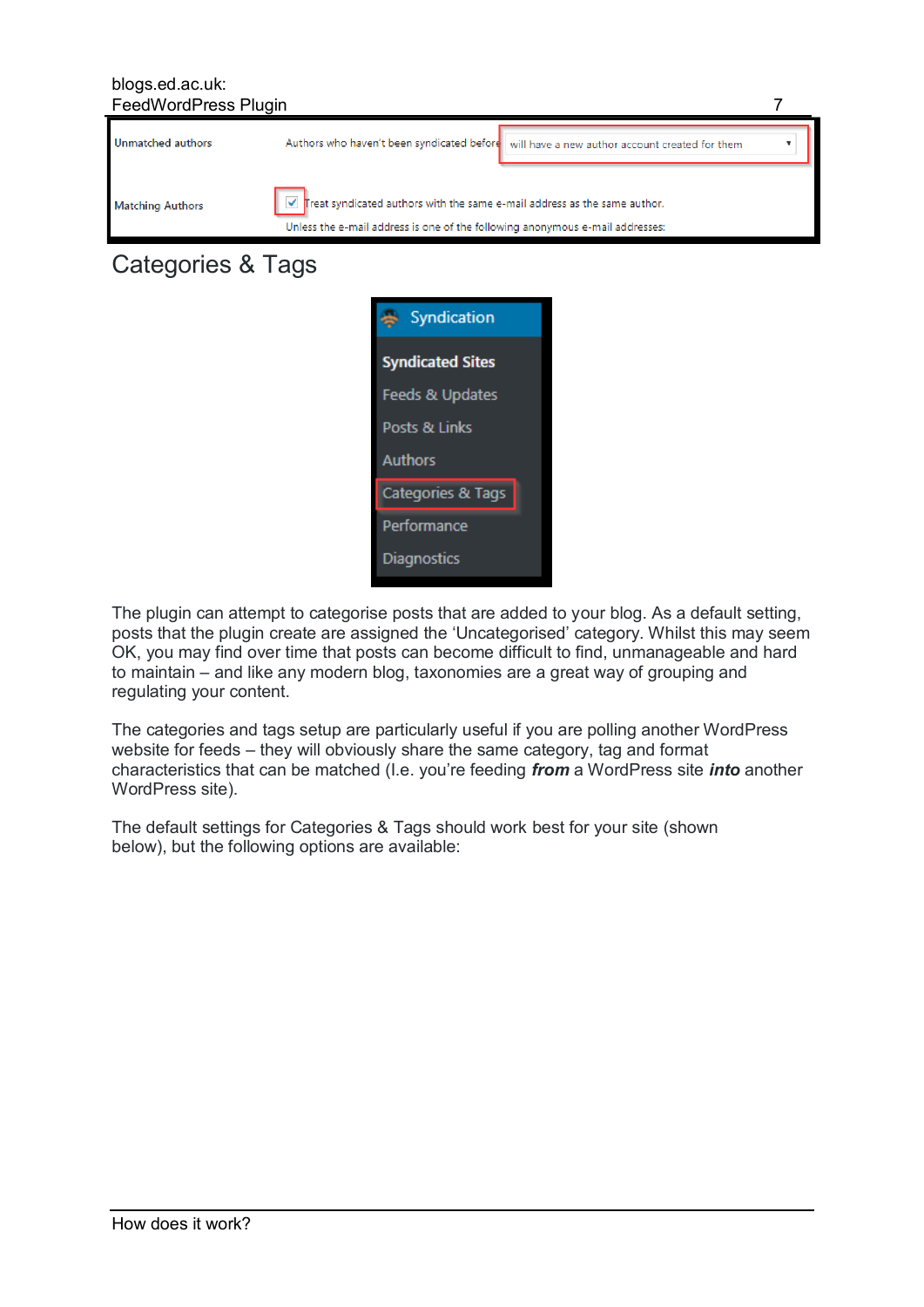| Feed Categories & Tags                                        |                                     |                 |                                                                                              |
|---------------------------------------------------------------|-------------------------------------|-----------------|----------------------------------------------------------------------------------------------|
| <b>Match feed categories:</b>                                 |                                     |                 | When a feed provides categories for a post, try to match those categories locally with:      |
|                                                               | Categories<br>$\checkmark$          | $\sqrt{ }$ Tags | $\checkmark$ Format                                                                          |
| <b>Unmatched</b><br>categories:                               |                                     |                 | When syndicated posts have categories on the feed that don't have any local matches yet      |
|                                                               | Create new Categories to match them |                 |                                                                                              |
|                                                               | Create new Tags to match them       |                 |                                                                                              |
|                                                               | Create new Format to match them     |                 |                                                                                              |
|                                                               | Don't create any matching terms     |                 |                                                                                              |
| Match inline tags:                                            |                                     |                 | When a feed provides tags inline in a post, try to match those tags locally with:            |
| Applies only to inline tags                                   | 3<br>Categories                     |                 | $\checkmark$ Format                                                                          |
| marked as links in the text of<br>syndicated posts, using the |                                     | $\sqrt{ }$ Tags |                                                                                              |
| $\langle a$ rel="tag">                                        |                                     |                 |                                                                                              |
| microformat. Most<br>feeds with "tags" just treat             |                                     |                 |                                                                                              |
| them as normal feed                                           |                                     |                 |                                                                                              |
| categories, like those handled<br>above.                      |                                     |                 |                                                                                              |
| <b>Unmatched inline</b>                                       |                                     |                 | When the text of syndicated posts contains inline tags that don't have any local matches yet |
| tags:                                                         |                                     |                 |                                                                                              |
| 4                                                             | Create new Categories to match them |                 |                                                                                              |
|                                                               | Create new Tags to match them       |                 |                                                                                              |
|                                                               | Create new Format to match them     |                 |                                                                                              |
|                                                               | Don't create any matching terms     |                 |                                                                                              |
| Filter:                                                       |                                     |                 | Don't syndicate posts unless they match at least one local Category                          |
| $\overline{5}$                                                |                                     |                 | Don't syndicate posts unless they match at least one local Tag                               |
|                                                               |                                     |                 | Don't syndicate posts unless they match at least one local Format                            |

1) Match feed posts – when a feed includes categories in its post, try to match them with your own categories, tags or format.

2) Unmatched categories – if your feed post belongs to a category that doesn't exist in your own site, the plugin will either create a new category or tag to match them to (or you canset it to not create, in which case the item will fall into the uncategorized category)

3) Match inline tags – Tags that the feed finds will attempt to be matched with your own tags (see Posts > Tags)

4) Unmatched inline tags – Let the plugin create tags from valid tagged feeds

5) Filter – Selectively filter syndicated posts that don't match any of your own categories, tags or formats.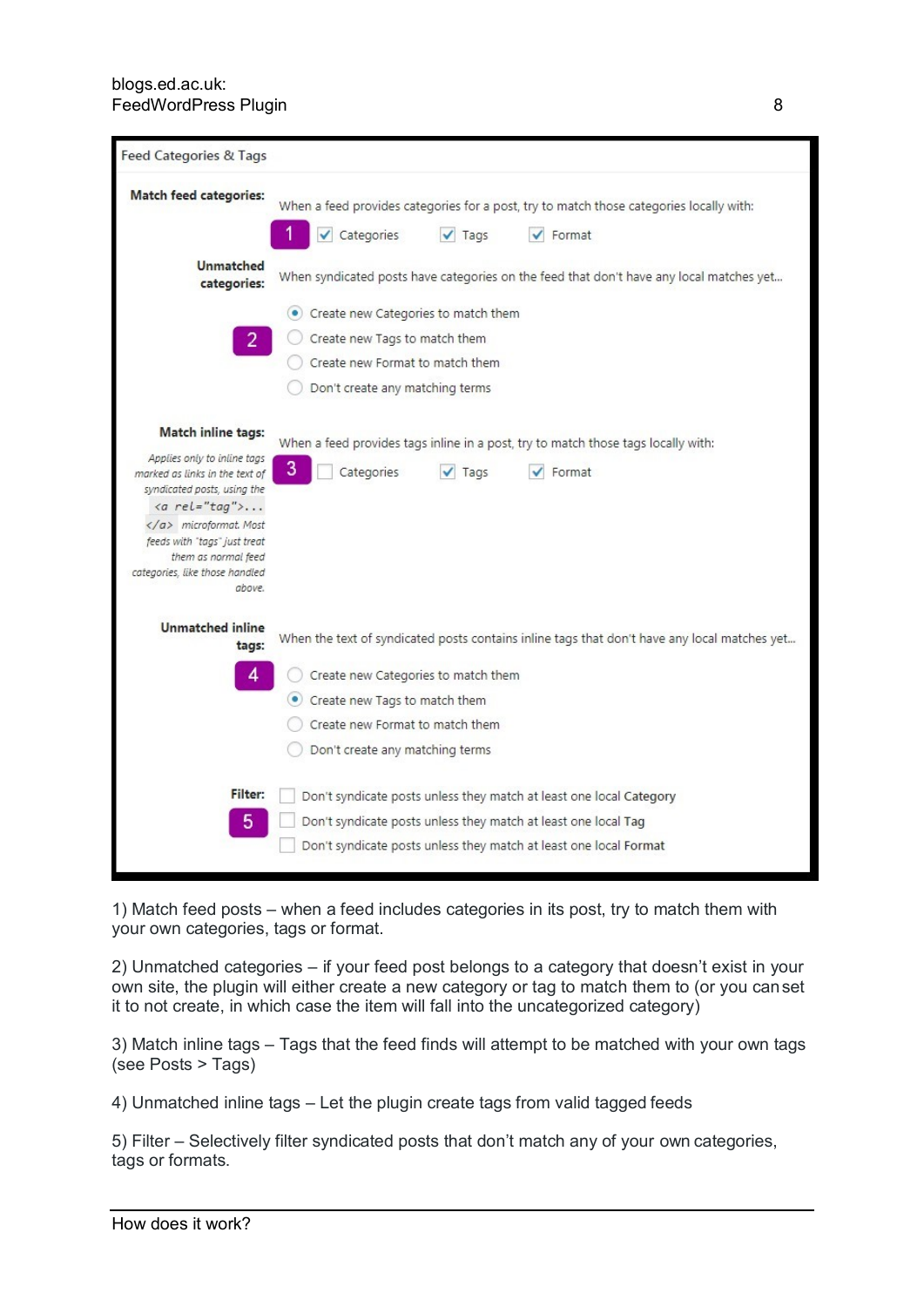| <b>Categories</b> | All posts<br>Give all syndicated<br>posts these<br>Categories | Syndicated posts from other sites<br>Uncategorised |        |
|-------------------|---------------------------------------------------------------|----------------------------------------------------|--------|
|                   |                                                               | + Add New Category                                 |        |
|                   |                                                               |                                                    | Parent |

Additionally, you can move all syndicated posts into a specific category:

Similarly, you can tag all syndicated posts with a specific tag:

| Tags | Tag all syndicated posts as<br>Add New Tag |
|------|--------------------------------------------|
|      | Add                                        |
|      | Separate tags with commas                  |
|      | Choose from the most used tags             |